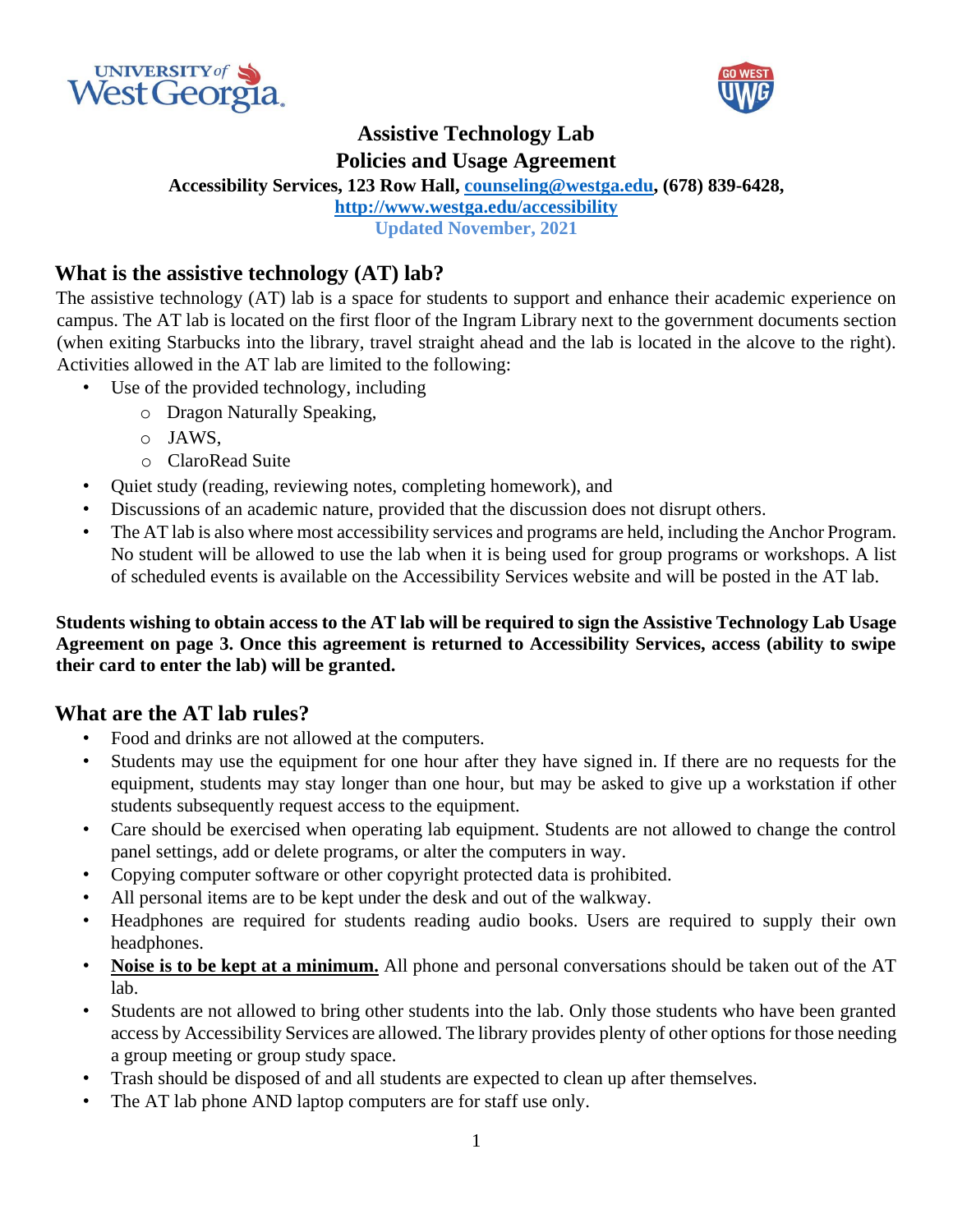- The ITS Acceptable Use and Ethics Policy (**http://www.westga.edu/its/570\_1379.php**) applies to the use of this lab.
- All UWG Student Code of Conduct (**http://www.westga.edu/handbook/index.php**) policies apply. Prohibited behaviors include:
	- o Any offensive or inappropriate comments or gestures, o Sexual harassment (**http://www.westga.edu/titlenine/ )**, o Threatening speech or behavior, and
	- o Any behavior that is disruptive to the academic environment of the lab, including emotional outbursts.

### **What are the consequences if I fail to comply with the AT lab rules?**

Accessibility Services strives to provide a space for students that is conducive to learning. Those wishing to utilize this space are subject to the following consequences if they fail to abide by the policies outlined. Any student who violates the policies of the AT lab may experience consequences up to and including suspension from UWG.

**First Offense** - If any Accessibility Services staff member, or other UWG employee, witnesses a student violating AT lab policies then they will be subject to a verbal warning. The Assistant Director of Accessibility Services will be informed, via email, of the offense.

**Second Offense** - If a student commits a second offense (can be a repeat of the first offense or a different offense), then they will be subject to a written warning. The student will be contacted by the Assistant Director of Accessibility Services via email and a meeting will be scheduled to discuss the situation. Consequences may include suspension from use of the AT lab for a time period appropriate for the nature of the offense.

**Third Offense** - If a student commits a third offense (can be a repeat of the first and/or second offenses or a different offense), then they will be subject to referral to UWG student conduct. The student will be notified by an email from the Assistant Director of Accessibility Services of the referral. For more information about student conduct, please refer to **www.westga.edu/studentconduct**.

## **What else do I need to know about the AT lab?**

- Students should use their UWG ID and password for access to the computers.
- No one-to-one instruction regarding use of the adaptive technology can be guaranteed. If training greater than what is available in the lab is needed, students should call (678) 839-6428 or email **counseling@westga.edu** to schedule an appointment with the assistive technology coordinator.
- Staff are available at varying times to assist with setting up the equipment at the workstation and to answer general AT questions.
- University faculty and staff may use the lab during open hours with the understanding that the lab is primarily for accessibility students.
- Students should save their work on a flash memory drive or similar device. Personal files left on computers will be deleted. Staff are not responsible for any data loss regardless of cause.
- Students should notify staff if they need a workstation with an attached scanner. An appointment may be required during times of peak usage. Students may not store the images on the hard disk of the computer.
- Report any problems immediately to the staff on duty. If a staff member is not available, please email **counseling@westga.edu** with the specifics of the issue. Do not try to fix the equipment yourself.
- Staff are available to answer AT questions only. Staff cannot help with academic advising, assignments, or research.